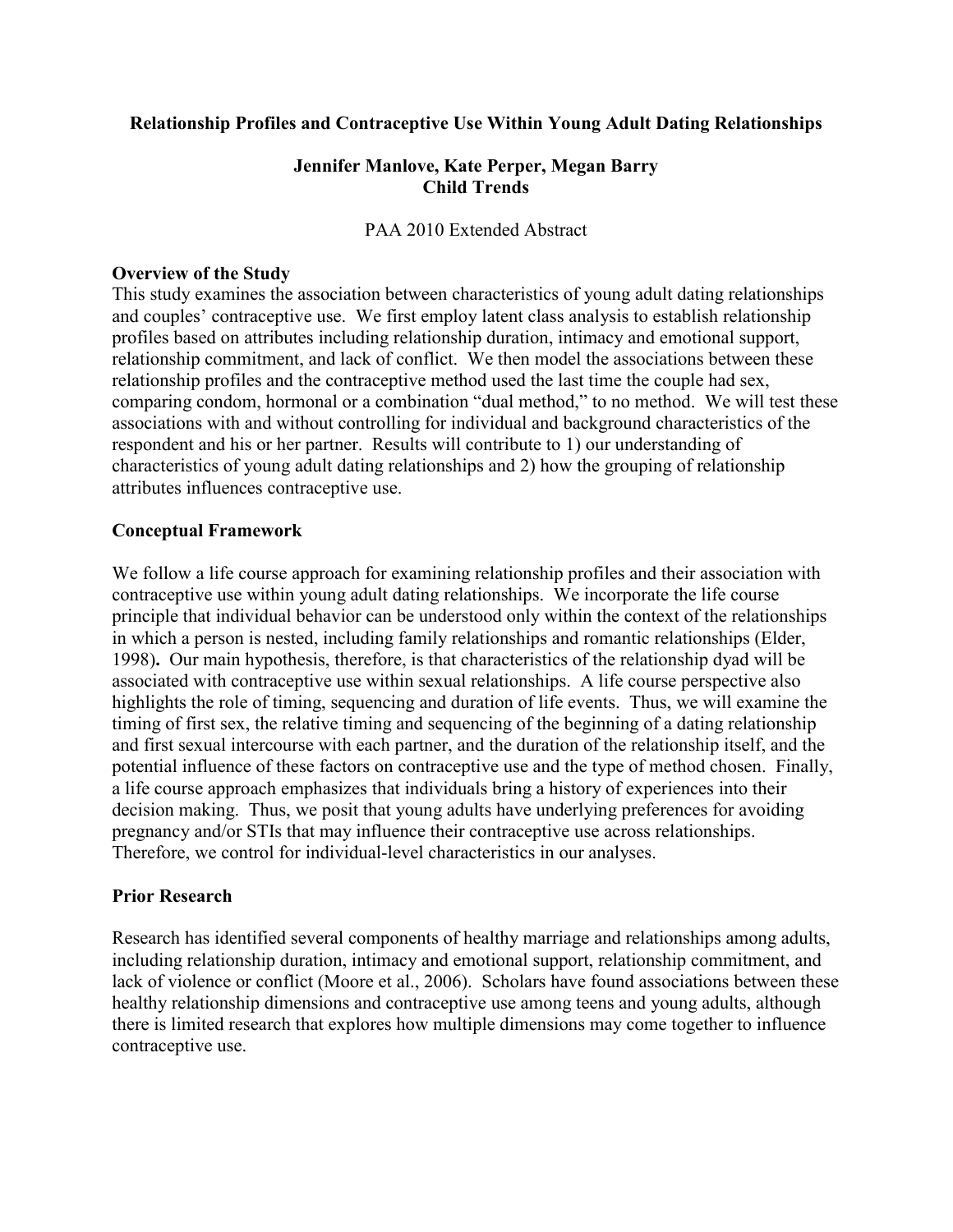## Relationship duration

The duration of a relationship may have important implications for contraceptive use, because those in longer-term relationships may have more opportunities for both contraceptive use and non-use. A consistent body of research has found that longer relationships are linked with increased odds of ever using contraception but lower odds of consistency (Ford, Sohn, & Lepkowski, 2001; Manlove, Ryan, & Franzetta, 2007; Noar, Zimmerman, & Atwood, 2004). Time spent in a relationship is associated with decreased condom use in particular (Civic, 2000; Fortenberry, Tu, Harezlak, Katz, & Orr, 2002; Katz, Fortenberry, Zimet, Blythe, & Orr, 2000; Ku, Sonenstein, & Pleck, 1994; Noar et al., 2004).

The sawtooth hypothesis (Ku et al., 1994) suggests that patterns of condom use will be highest at the beginning of a relationship, then decline as the relationship progresses, and rise again at the start of a new relationship. Utilization of nonbarrier contraceptive methods may also influence condom use (Santelli & Davis, 1995; Weisman, Plichta, Nathanson., Ensminger, & Courtland, 1991). As relationships progress many transition from condoms to more long-acting effective methods such as hormonal contraceptives (Civic, 2000; Ku et al., 1994; Misovich, Fisher, & Fisher, 1997; Noar et al., 2004; Reisen & Poppen, 1995). Researchers postulate that this contraceptive switch may occur as a relationship becomes more serious and partners wish to move away from a coitus dependent method (Brindis, Pagliaro, & Davis, 2000), no longer perceive their partner as an STD risk (Noar et al., 2004), or have difficulty maintaining consistency over time. Thus we expect to see increased hormonal method use and decreased condom use among longer-term couples, however, the influence on contraceptive use overall, as measured at last sex, is less clear.

# Intimacy and emotional support

Some research has linked various measures of intimacy in teen relationships to greater contraceptive use and consistency. Among teens, higher levels of intimate activities with a sexual partner are associated with greater contraceptive use and consistency (Manlove, Ryan, & Franzetta, 2004). Additionally, the length of time that a couple has known each other prior to beginning a sexual relationship may serve as a proxy for intimacy and some studies have linked the length of a pre-sexual relationship to using contraceptives consistently (Manlove, Ryan, & Franzetta, 2003). Another study, however, found no association between the length of pre-sexual relationship and condom use (Ku et al., 1994).

Research has also found that high levels of emotional closeness are associated with reduced condom use (Aalsma, Fortenberry, Sayegh, & Orr, 2006; Katz et al., 2000; Sayegh, Fortenberry, Shew, & Orr, 2006). In contrast, higher levels of distrust in relationships are associated with greater condom use (Pilkington, Kern, & Indest, 1994).

#### Relationship commitment

Studies suggest that higher levels of relationship commitment are linked to reduced odds of contraceptive use, particularly condom use. For example, those in relationships that eventually lead to cohabitation or marriage have a lower probability of using a condom at first sex (Ku et al., 1994). Another small study of college students found that those who reported higher levels of relationship commitment were less likely to request the use of a condom (Umphrey & Sherblom,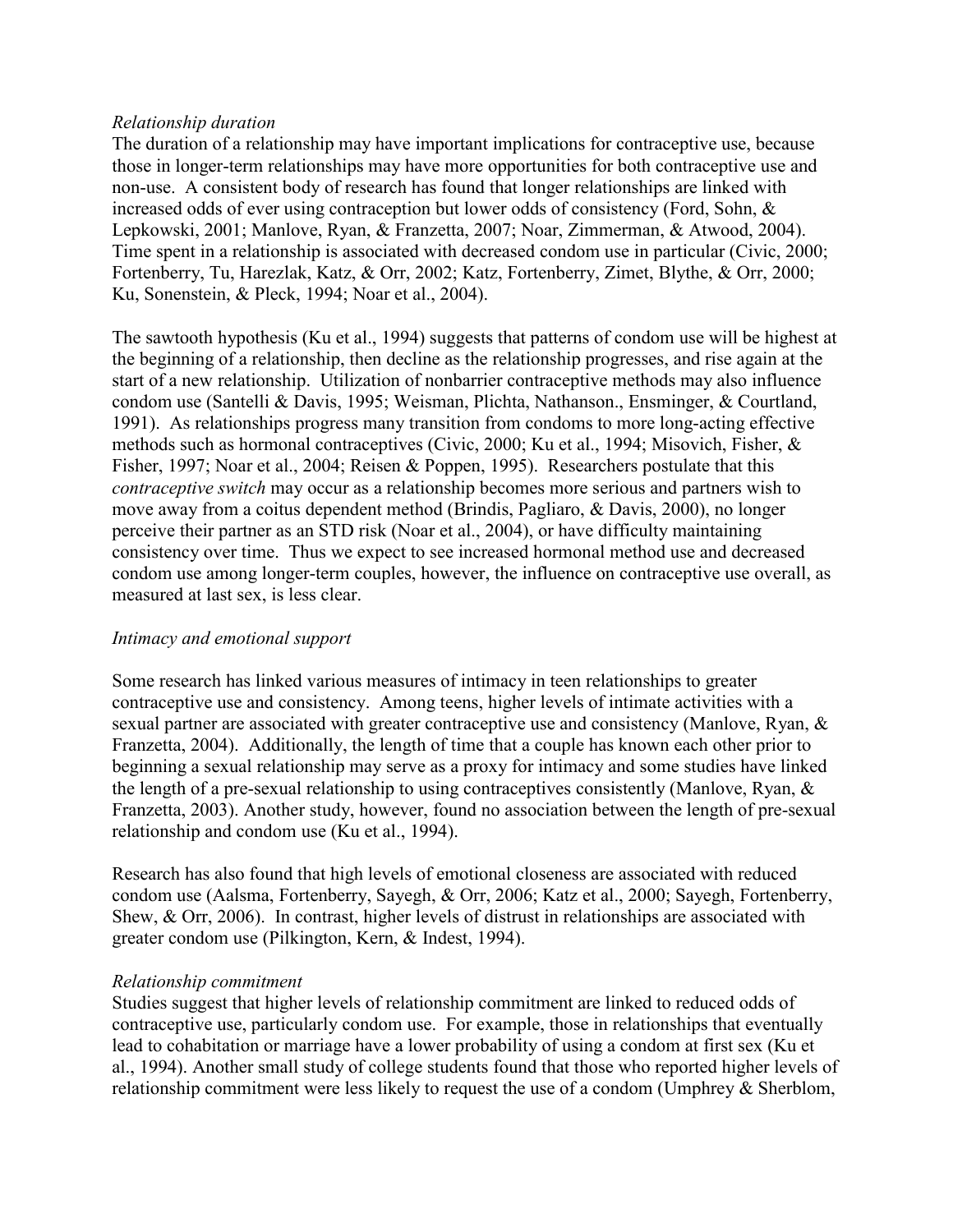2007). Relationship commitment and condom use may be negatively correlated because couples in longer, more committed relationships are more likely to rely on hormonal contraception as the relationship progresses (Civic, 2000; Ku et al., 1994; Noar et al., 2004). There is limited research, however, on how relationship commitment is associated with other forms of contraception besides condoms.

## Conflict/violence

There is limited research on whether and how conflict is linked to contraceptive use, as most research in this area has focused on non-voluntary sex. Those studies that have examined coercive sexual experiences and contraceptive use find that women with recent nonvoluntary or forced sexual encounters report lower levels of contraceptive use in their current relationships (Fergusson, Horwood, & Lynskey, 1997; Glei, 1999; Kirby, Lepore, & Ryan, 2005). Condom use, however, has been linked to distrust, infidelity, and low levels of closeness (Pilkington et al., 1994) which could be associated with high levels of relationship conflict.

Although prior research has linked a number of individual relationship characteristics to contraceptive use, there is little understanding of how these characteristics may group together to influence contraceptive use and the type of method chosen. This is of particular interest because attributes that may be present within a single dating relationship may not associate similarly with contraceptive use, especially the type of method selected. This paper attempts to fill this gap in the literature by exploring underlying relationship "profiles" defined by the described characteristics and how these profiles link to contraceptive use within young adult dating relationships.

# Data and Research Methods

We use data from the National Longitudinal Survey of Youth, 1997 Cohort (NLSY97) Rounds 6-11 (2002-2007) to create a relationship-level file of young adult dating relationships that were reported as "current" in one or more of the six interview rounds. The NLSY97, sponsored and directed by the Bureau of Labor Statistics, U.S. Department of Labor, is a nationallyrepresentative sample of 8,984 youth aged 12-16 on December 31, 1996 (baseline). These data provide valuable information on characteristics of the respondents' dating partners and dating relationships, as well as the respondents' sexual experiences, family background, and demographic characteristics. Although youth were interviewed in every year starting in 1997, we only include data from 2002 through 2007 because respondents were not asked about their dating partner until Round 6 (2002). As a result, respondents in our sample range in age from 18 to 27.

Using this dataset, we conducted a latent class analysis to identify relationship profiles within our sample of young adult dating relationships. Latent class analysis is a statistical technique for examining relationships in data. This method identifies a set of mutually exclusive latent classes that account for the distribution of cases occurring within a cross-tabulation of discrete variables (McCutcheon, 1987). For the purposes of this study, we examine the associations between six couple-level measures representing relationship dimensions that have been linked to contraceptive use in previous research.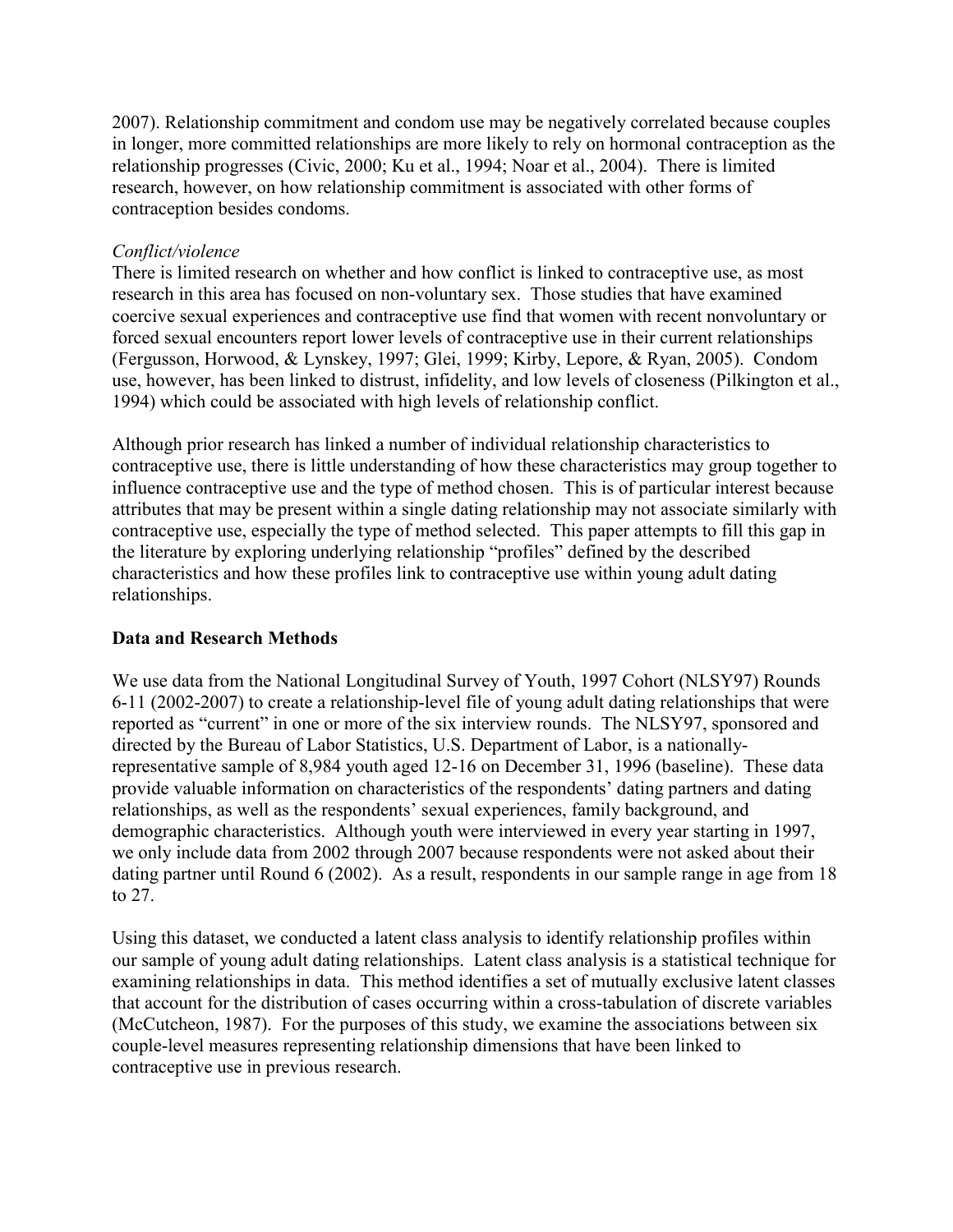## Duration:

• Length of the relationship, measured as the time elapsed between the reported relationship start date and date of last sex.

## Intimacy and emotional support:

- Length of relationship prior to first sex (or "pre-sexual relationship") as measured by the time elapsed between the reported relationship start date and date of first sex with that dating partner.
- A combined measure of how close the respondent feels to his or her dating partner and how much his or her partner cares about them (based on 0-10 scales).

## Commitment:

- Whether the couple has discussed marriage, cohabitation, or neither.
- The likelihood the couple will be together in six months (based on a scale from 0 to 100% certainty)

## Conflict:

• The level of conflict in the relationship (based on a 0-10 scale)

# Preliminary Results

Our preliminary latent class analysis yielded four relationship profiles: "Long-term/serious" (35%), "Short-term/rosy outlook" (24%), "Long-term/cloudy outlook" (26%), and "Shortterm/casual" (15%). The table below shows the distribution of our relationship dimensions for each of the four classes.

Almost 70% of couples in the Long-term/serious class have been together over a year. Most couples in this class demonstrate high levels of closeness and caring (86%) and low levels of conflict (58%). They also show high levels of commitment, over 91% have discussed married and in 95% of these relationships the respondent reported 100% certainty that the couple will be together in six months. As compared to the couples in the Long-term/serious class, a higher percentage of the couples in the Long-term/cloudy outlook class have been together over one year (86%) although these couples demonstrate lower levels of caring and commitment and higher levels of conflict. For instance, only 22% of couples in this class demonstrate high levels of closeness and caring and only 15% have low levels of conflict. Additionally, these couples appear to be less positive about the future of the relationship. While approximately two-thirds have discussed marriage, only 5% of respondents in these relationships reported being 100% certain that the couple will still be together in six months.

Most couples (65%) in the Short-term/rosy outlook class have been together for six months or less and only 6% have been together for more than one year. Despite the relative short-term nature of these relationships, most couples in this class demonstrate medium levels of caring and closeness (71%) and 61% report low levels of conflict. Couples in this class also appear to be positive about their future. Almost two-thirds have talked about either marriage or cohabitation and 94% and 24% are certain they will be together in six months (with 70% reporting 60-90% certainty). In contrast to the Short-term/rosy outlook group, the Short-term/casual class includes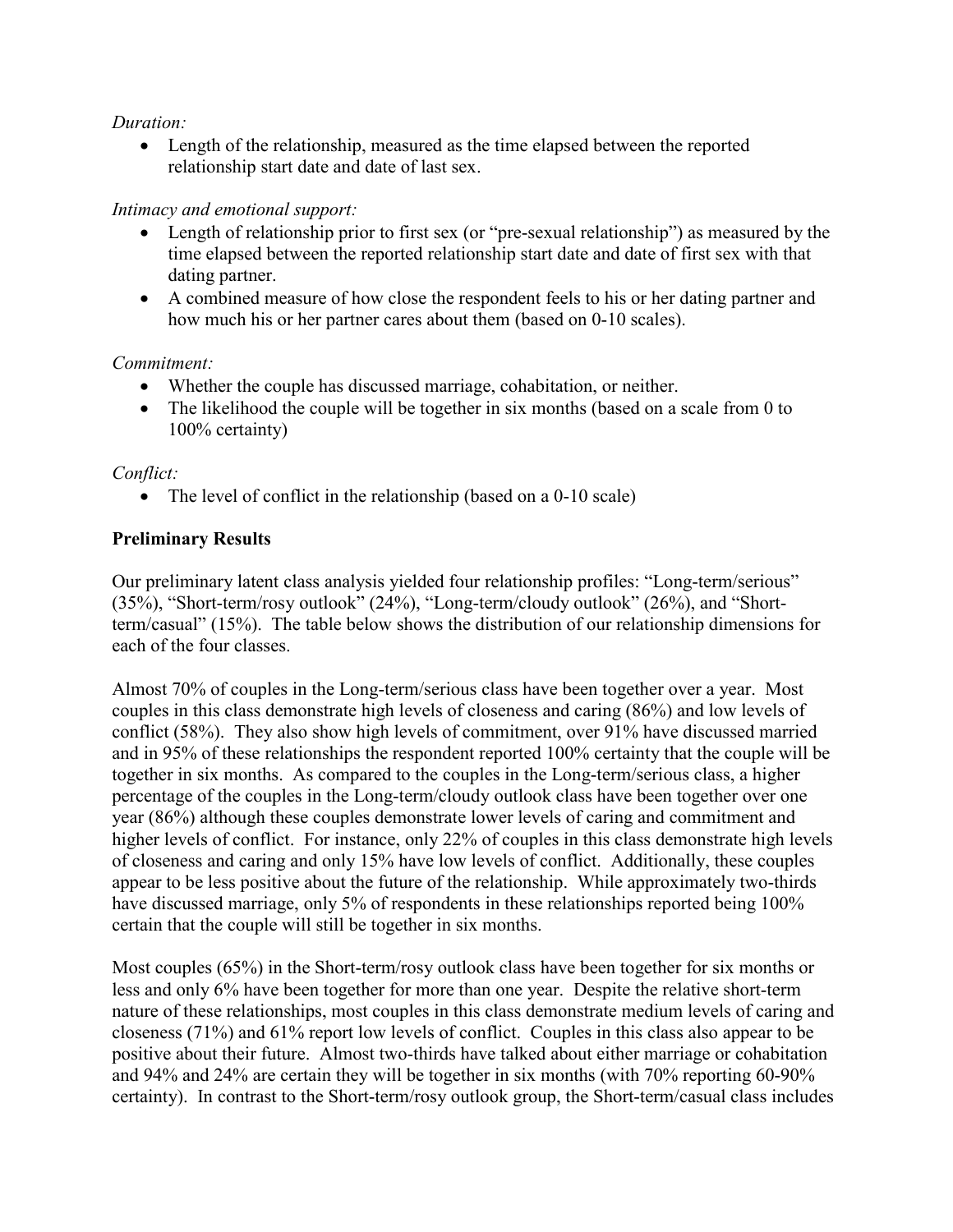a higher percentage of relationships that are six months or shorter in duration (87%). Couples in this class also demonstrate less intimacy (77% are low on the caring/closeness measure) and commitment (78% are less than 60% certain they will be together in six months and only 29% have discussed cohabitation or marriage) than their counterparts in the Short-term/rosy outlook class.

# Table 1.

|                                           |           | Long-term | Short-term |            |
|-------------------------------------------|-----------|-----------|------------|------------|
|                                           | Long-term | /cloudy   | /rosy      | Short-term |
|                                           | /serious  | outlook   | outlook    | /casual    |
| $N =$                                     | 1,475     | 918       | 1,178      | 598        |
| % of Sample                               | 35.2%     | 26.3%     | 23.7%      | 14.9%      |
| <b>Relationship duration</b>              |           |           |            |            |
| Length of relationship as of last sex     |           |           |            |            |
| $<$ = 6 months                            | 14.7%     | 2.1%      | 64.7%      | 87.1%      |
| 7-12 months                               | 15.6%     | 11.9%     | 29.6%      | 12.1%      |
| 13+ months                                | 69.6%     | 86.0%     | 5.7%       | 0.8%       |
| Intimacy and emotional support            |           |           |            |            |
| Length of pre-sexual relationship         |           |           |            |            |
| Before or same month                      | 30.2%     | 29.6%     | 51.3%      | 62.1%      |
| 1-3 months                                | 41.4%     | 38.3%     | 44.3%      | 35.5%      |
| 4+ months                                 | 28.4%     | 32.1%     | 4.5%       | 2.3%       |
| Closeness / Caring (0-10 scale)           |           |           |            |            |
| Low $(<=7)$                               | 0.0%      | 29.5%     | 0.0%       | 77.2%      |
| Medium (8,9)                              | 13.9%     | 48.8%     | 70.5%      | 22.6%      |
| High (10)                                 | 86.1%     | 21.7%     | 29.5%      | 0.2%       |
| Commitment                                |           |           |            |            |
| Discussed cohabitation/marriage           |           |           |            |            |
| Talked about neither cohab/marriage       | 4.9%      | 19.8%     | 38.7%      | 71.4%      |
| Talked about cohab                        | 3.7%      | 13.4%     | 21.6%      | 17.7%      |
| Talked about marriage                     | 91.4%     | 66.8%     | 39.7%      | 10.9%      |
| <b>Probability together in six months</b> |           |           |            |            |
| < 60% certain                             | 0.0%      | 39.0%     | 6.4%       | 77.5%      |
| 60-90% certain                            | 5.0%      | 55.8%     | 70.0%      | 21.5%      |
| 100% certain                              | 95.0%     | 5.3%      | 23.6%      | 1.1%       |
| Conflict                                  |           |           |            |            |
| Conflict (0-10 scale)                     |           |           |            |            |
| Low $(0-2)$                               | 57.7%     | 14.6%     | 61.1%      | 38.1%      |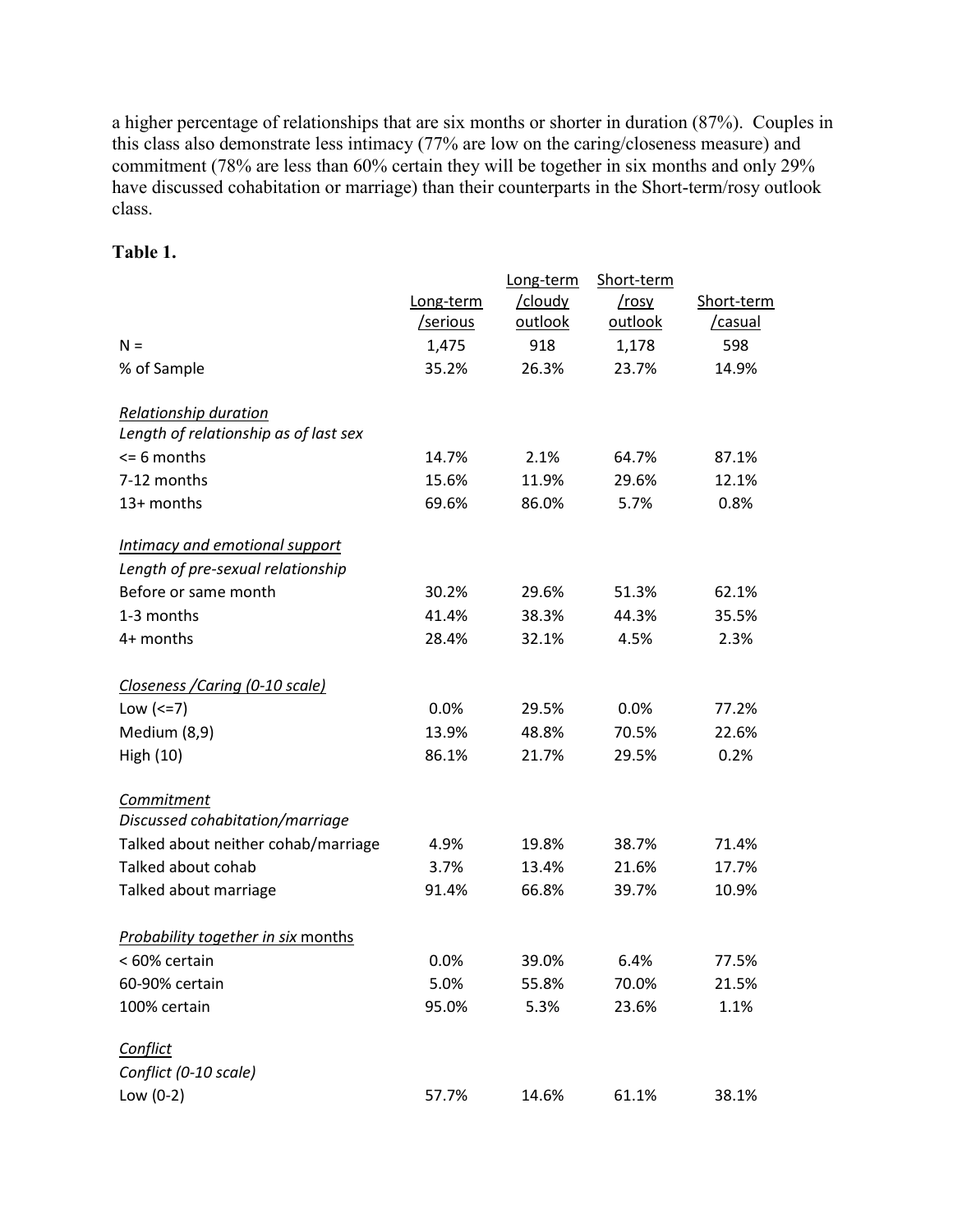| Med (3-5)   | 22.0% | 46.1% | 17.8% | 37.0% |
|-------------|-------|-------|-------|-------|
| High (6-10) | 20.3% | 39.3% | 21.2% | 24.9% |

We conducted a preliminary bivariate analysis of contraceptive use at last sex by relationship class. Results are shown in Table 2 below.

We found that the Short-term/casual class is the most likely class to use a condom at last sex (33%) and the least likely to use a hormonal method (18%). In contrast, the Long-term/serious class is the least likely to use a condom (22%) and the most likely to use a hormonal method (29%). Although, the Long-term/serious and Short-term/rosy outlook classes are not significantly different in their method choice. The Short-term/casual and Long-term/cloudy outlook classes are slightly more likely than those in the Long-term/serious and Short-term/rosy outlook classes to be using no method (30% of the Short-term/casual and Long-term/cloudy outlook groups used no method as compared to 25% of the Long-term/serious and Shortterm/rosy outlook groups). These two classes were also less likely than those in the Longterm/serious class to use a dual method (25% versus 20%).

#### Table 2.

|                      |           | Long-term/ | Short-term |             |         |
|----------------------|-----------|------------|------------|-------------|---------|
|                      | Long-term | cloudy     | /rosy      | Short-term/ |         |
|                      | /serious  | outlook    | outlook    | casual      |         |
| None                 | 24.8%     | 30.2%      | 24.8%      | 30.1%       | b,c,d,e |
| Condom Only          | 21.7%     | 26.2%      | 25.0%      | 33.0%       | b,c,e,f |
| <b>Hormonal Only</b> | 28.5%     | 23.4%      | 27.2%      | 17.5%       | b,c,e,f |
| Dual Method          | 25.0%     | 20.2%      | 23.0%      | 19.5%       | b,c     |

a Long-term/serious significantly different from Short-term/rosy outlook at p <.05

b Long-term/serious significantly different from Long-term/cloudy outlook at p <.05

c Long-term/serious significantly different from Short-term/casual at p <.05

d Short-term/rosy Outlook significant different from Long-term/cloudy outlook at p <.05

e Short-term/rosy outlook significant different from Short-term/casual at p <.05

f Long-term/cloudy outlook significantly different from Short-term/casual at p <.05

#### Next Steps

The bivariate results suggest that our latent relationship profiles do associate with the type of contraceptive method used at last sex. Our next step is to run multivariate models to assess whether these associations are robust to the inclusion of respondent and partner characteristics and to examine the links between these characteristics and contraceptive use. For our multivariate analyses we will include dummy variables representing the classes (omitting the Long-term/serious class) in a multinomial logit model predicting the four-level dependent variable measuring birth control at last sex (none, condom only, hormonal only, and dual method). This model will be run with controls for respondent and partner characteristics such as age, education, and employment, as well measures of family background and sexual history for the respondent.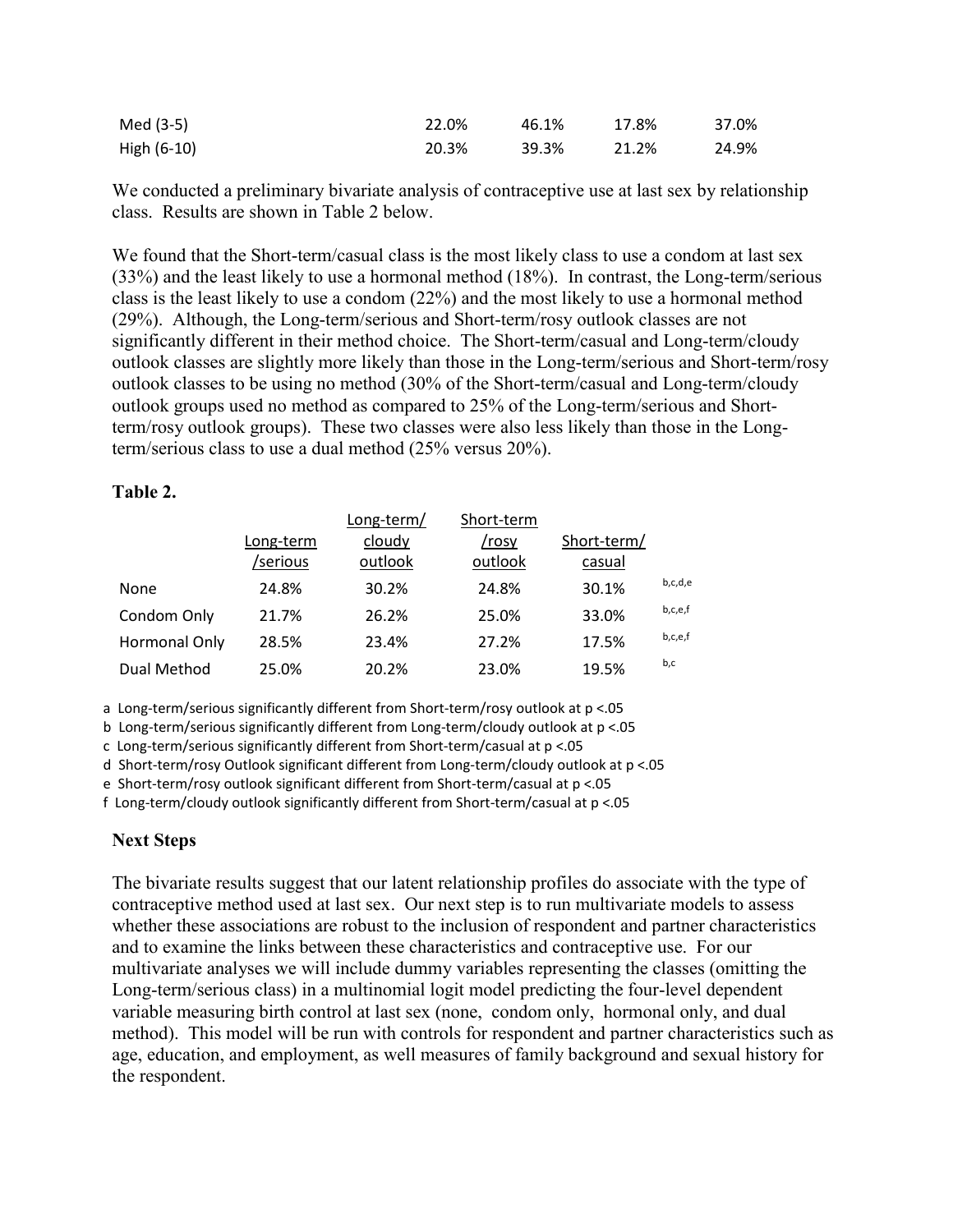#### **References**

- Aalsma, M. C., Fortenberry, J. D., Sayegh, M. A., & Orr, D. P. (2006). Family and friend closeness to adolescent sexual partners in relationship to condom use. Journal of Adolescent Health, 38(3), 173-178.
- Brindis, C., Pagliaro, S., & Davis, L. (2000). Protection as prevention: Contraception for sexually active teens. Washington, DC: National Campaign to Prevent Teen Pregnancy.
- Civic, D. (2000). College students' reasons for nonuse of condoms within dating relationships. Journal of Sex and Marital Therapy, 26, 95-105.
- Elder, G. H., Jr. (1998). The life course as developmental theory. Child Development, 69(1), 1- 12.
- Fergusson, D. M., Horwood, L. J., & Lynskey, M. T. (1997). Childhood sexual abuse, adolescent sexual behaviors and sexual revictimization. Child Abuse & Neglect, 21(8), 789-803.
- Ford, K., Sohn, W., & Lepkowski, J. (2001). Characteristics of adolescents' sexual partners and their association with use of condoms and other contraceptive methods. Family Planning Perspectives, 33(3), 100-105, 132.
- Fortenberry, J. D., Tu, W., Harezlak, J., Katz, B. P., & Orr, D. P. (2002). Condom use as a function of time in new and established adolescent sexual relationships. American Journal of Public Health, 92(2), 211-213.
- Glei, D. A. (1999). Measuring contraceptive use patterns among teenage and adult women. Family Planning Perspectives, 31(2), 73-80.
- Katz, B. P., Fortenberry, J. D., Zimet, G. D., Blythe, M. J., & Orr, D. P. (2000). Partner-specific relationship characteristics and condom use among young people with sexually transmitted diseases. The Journal of Sex Research, 37(1), 69-75.
- Kirby, D., Lepore, G., & Ryan, J. (2005). Sexual risk and protective factors: Factors affecting teen sexual behavior, pregnancy, childbearing, and sexually transmitted disease. Washington, DC: The National Campaign to Prevent Teen Pregnancy.
- Ku, L., Sonenstein, F., & Pleck, J. (1994). The dynamics of young men's condom use during and across relationships. Family Planning Perspectives, 26(6), 246-251.
- Manlove, J., Ryan, S., & Franzetta, K. (2003). Patterns of contraceptive use within teenagers' first sexual relationships. Perspectives on Sexual and Reproductive Health, 35(6), 246- 255.
- Manlove, J., Ryan, S., & Franzetta, K. (2004). Contraceptive use and consistency in teens' most recent sexual relationships. Perspectives on Sexual and Reproductive Health, 36(6), 265-275.
- Manlove, J., Ryan, S., & Franzetta, K. (2007). Contraceptive use patterns across teens' sexual relationships: The role of relationships, partners, and sexual histories. *Demography*, 44(3), 603-621.
- McCutcheon, A. (1987). Latent class analysis. Beverly Hills, CA: Sage.
- Misovich, S. J., Fisher, J. D., & Fisher, W. A. (1997). Close relationships and elevated HIV risk behavior: Evidence and possible underlying psychological processes. Review of General Psychology, 1(1), 72-107.
- Moore, K. A., Bronte-Tinkew, J., Jekielek, S., Ryan, S., Guzman, L., Redd, Z., et al. (2006). Healthy marriages and healthy relationships: Conceptualization and measurement. In S. Hofferth & L. M. Casper (Eds.), Measurement Issues in Family Demography (pp. 101- 121). Mahwah, NJ: Lawrence Erlbaum and Associates.